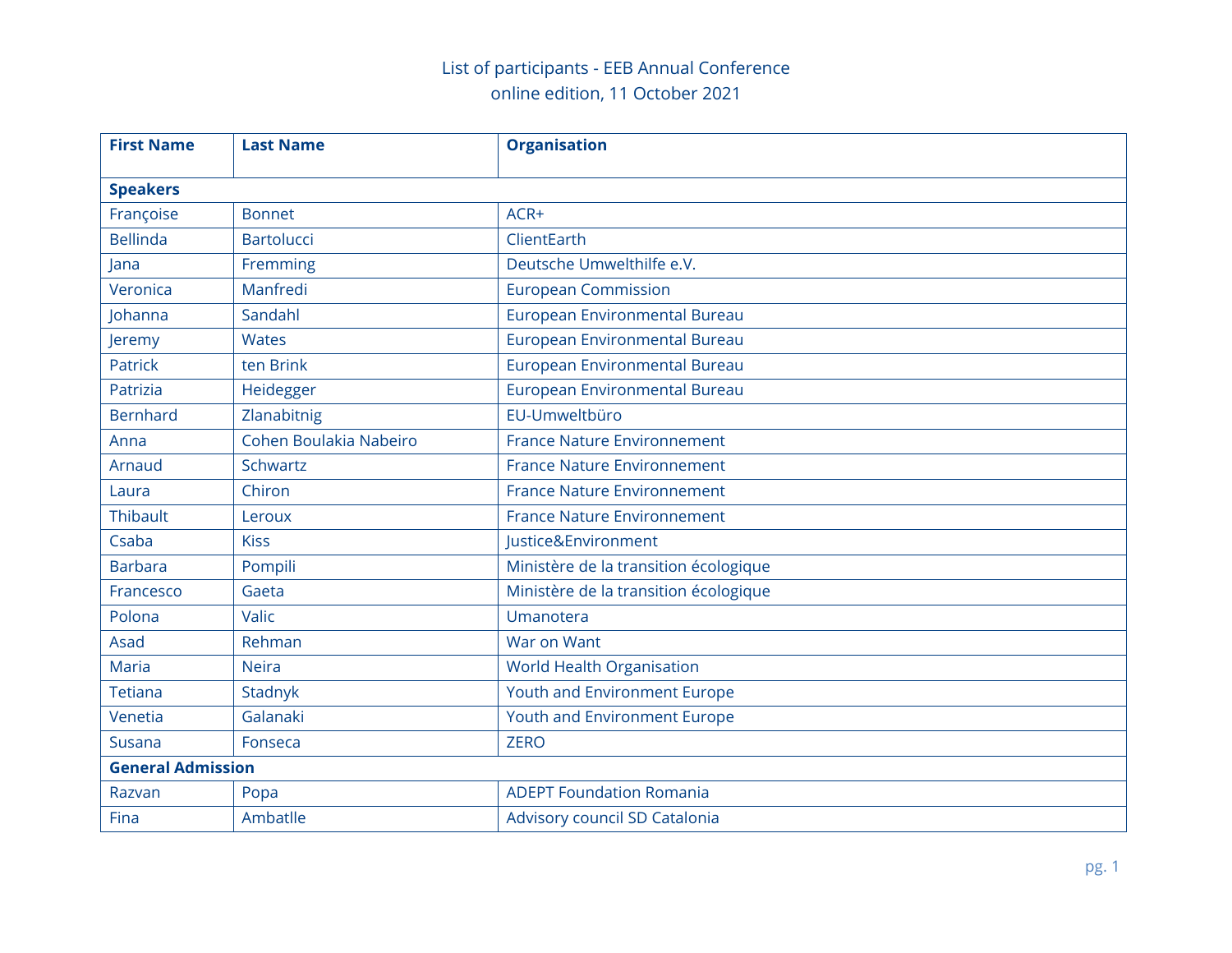| Peter         | Desmond                   | African Circular Economy Network                         |
|---------------|---------------------------|----------------------------------------------------------|
| Ebba          | Malmqvist                 | Airclim                                                  |
| Kajsa         | Pira                      | AirClim                                                  |
| Marko         | Reinikainen               | <b>AirClim</b>                                           |
| Marie-Laure   | Lambert                   | <b>Aix-Marseille University</b>                          |
| Attracta      | Ui Bhroin                 | <b>An Taisce</b>                                         |
| Eric          | Conroy                    | <b>An Taisce</b>                                         |
| Phil          | Kearney                   | An Taisce - the National Trust for Ireland               |
| francesca     | Loughran                  | An Taisce Climate Committee member                       |
| Lina          | Paskevičiute              | Aplinkosaugos koalicija - Environmental Coalition        |
| <b>Martin</b> | <b>Skalsky</b>            | Arnika                                                   |
| Antonio       | Ruano                     | Asociación de vecinos de Chueca                          |
| Mange Ram     | Adhana                    | <b>Association For Promotion Sustainable Development</b> |
| Ivan          | <b>Divkovic</b>           | Association Green Istria (Udruga Zelena Istra)           |
| Hajdi         | <b>Biuk</b>               | <b>Association Sunce</b>                                 |
| Josip         | <b>Borzic</b>             | <b>Association Sunce Split</b>                           |
| Pablo         | <b>Exposito Gorostidi</b> | Basque Delegation to the EU                              |
| <b>Kasia</b>  | Pranke                    | <b>Be Code</b>                                           |
| Svitlana      | Slesarenok                | <b>Black Sea Women's Club</b>                            |
| <b>Alexis</b> | Kontoghiannis             | <b>Blue solutions</b>                                    |
| Florian       | Eywo                      | <b>BMK</b>                                               |
| Danny         | Jacobs                    | <b>Bond Beter Leefmilieu</b>                             |
| Agnes         | <b>Brandt</b>             | <b>Brunswick Group</b>                                   |
| Laura         | De Rouck                  | <b>Bruxelles Environnement</b>                           |
| <b>Volker</b> | Molthan                   | <b>Bund eV (FoE Germany)</b>                             |
| Floridea      | Di Ciommo                 | cambiaMO s.coop.mad.                                     |
| Elif          | Gunduzyeli                | <b>CAN Europe</b>                                        |
| Olivia        | <b>Saxer</b>              | <b>CAN Europe</b>                                        |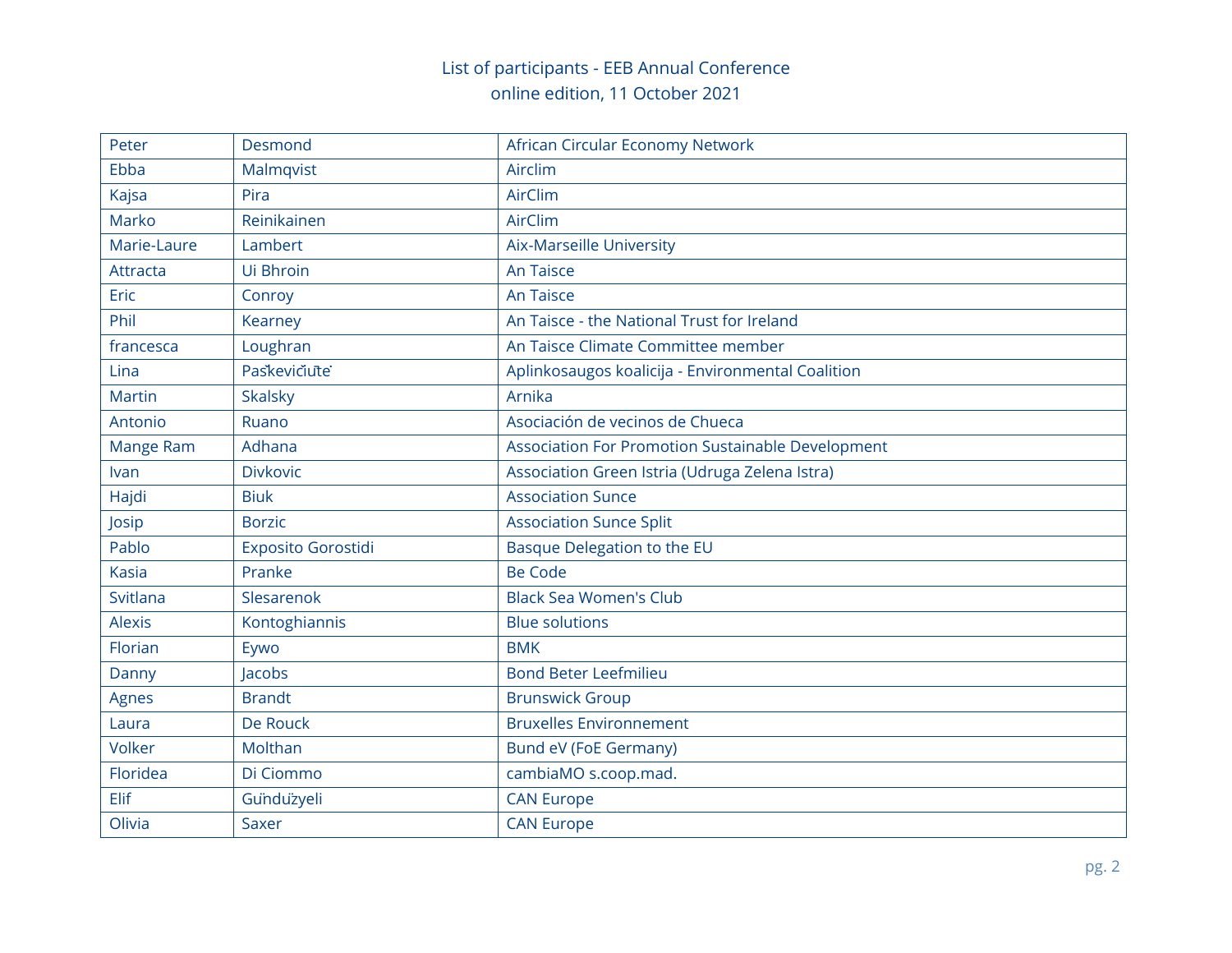| <b>Martine</b>    | van Weelden     | <b>Capitals Coalition</b>                         |
|-------------------|-----------------|---------------------------------------------------|
| Sabine            | Frank           | <b>Carbon Market Watch</b>                        |
| Anna              | Sandor          | <b>CEEweb</b>                                     |
| Gabriella         | <b>Nagy</b>     | <b>CEEweb for Biodiversity</b>                    |
| Orsolya           | Nyárai          | <b>CEEweb for Biodiversity</b>                    |
| <b>Tobias</b>     | Gerdin          | Chalmers                                          |
| <b>Stefan</b>     | Scheuer         | <b>CHEM Trust</b>                                 |
| Eva               | Paparatti       | <b>CINEA</b>                                      |
| Gocha             | Goguadze        | Circular Initiatives Roadmap (CIR)                |
| James             | Collis          | <b>Citizens' Climate Europe</b>                   |
| chiara maria      | lorenzin        | cittadini per l'aria                              |
| Elisabetta        | Reyneri         | Cittadini per l'aria                              |
| Anna              | Gerometta       | Cittadini per l'aria onlus                        |
| András            | Lukács          | <b>Clean Air Action Group</b>                     |
| Gábor             | <b>Bendik</b>   | <b>Clean Air Action Group</b>                     |
| Clifford          | Edevbie         | Clean Climate and Environment Campaign Initiative |
| Erhiyodavwe       |                 |                                                   |
| Rachel            | Kamande         | <b>Clean Lighting Coalition</b>                   |
| Anais             | <b>Berthier</b> | ClientEarth                                       |
| Gert-Jan          | Terweeme        | <b>Cloudteam Company</b>                          |
| Jorge             | Valente         | <b>CMM</b>                                        |
| Aida              | <b>Szilagyi</b> | <b>CNPCD</b>                                      |
| peter             | maxson          | <b>Concorde East/West Srl</b>                     |
| Laura             | <b>Mercier</b>  | Contexte                                          |
| <b>Niall</b>      | Curley          | Copa-Cogeca                                       |
| <b>Anne Marie</b> | Chavanon        | Council of Europe INGOs                           |
| Gabriella         | Pajna           | <b>CSI2050</b>                                    |
| eileen            | <b>Mallon</b>   | Daera                                             |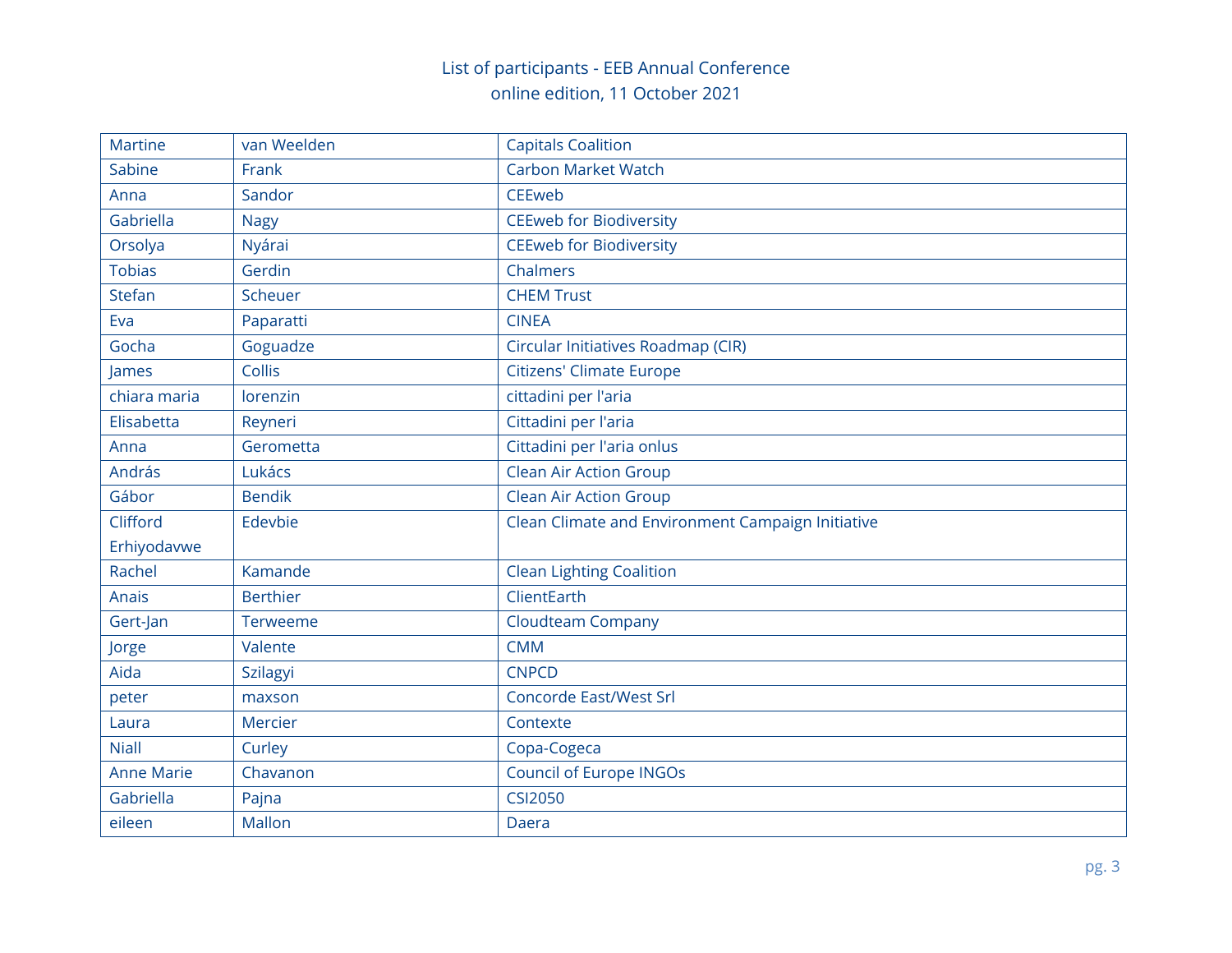| Jens           | la Cour            | Danish Society for nature Conservation       |
|----------------|--------------------|----------------------------------------------|
| Andrej         | Mohar              | Dark-Sky Slovenia                            |
| Elisa          | Kollenda           | Deutsche Umwelthilfe                         |
| <b>Bjela</b>   | Vossen             | Deutscher Naturschutzring (DNR)              |
| <b>Katalin</b> | Lakatos            | DG CLIMA, European Commission                |
| Veronica       | Manfredi           | DG Environment, European Commission          |
| <b>Andreas</b> | <b>Brieger</b>     | DGB Verbindungsstelle Europapolitik          |
| Aida           | Khalilova          | <b>DIGITALEUROPE</b>                         |
| Hemsing        | Hurrynag           | <b>DION (Small Island Developing States)</b> |
| Sami           | <b>Belkhiria</b>   | Dow Silicones Belgium                        |
| Reinhild       | <b>Benning</b>     | DUH, Environmental Action Germany            |
| <b>Namita</b>  | Kambli             | E3G                                          |
| Yves           | <b>LADOR</b>       | Earthjustice                                 |
| Charlotte      | Billingham         | <b>ECF</b>                                   |
| <b>Mauro</b>   | Anastasio          | <b>ECF</b>                                   |
| Oksana         | Oleneva            | Eco-Accord                                   |
| Eri            | <b>Bizani</b>      | <b>ECOCITY</b>                               |
| Margarita      | Chondrou           | <b>ECOCITY</b>                               |
| Christina      | Kontaxi            | <b>ECOCITY NGO</b>                           |
| Aranzazu       | Romero             | <b>Ecodes</b>                                |
| Carmen         | <b>Duce</b>        | <b>Ecologistas en Accion</b>                 |
| Samuel         | <b>Martin Sosa</b> | Ecologistas en Acción                        |
| Chloé          | Fayole             | <b>ECOS</b>                                  |
| Mélissa        | Zill               | <b>ECOS</b>                                  |
| Pia            | Cencig             | <b>ECOS</b>                                  |
| Valeria        | <b>Botta</b>       | <b>ECOS</b>                                  |
| Alexandra      | Ghenea             | Ecoteca                                      |
| Raul           | Pop                | <b>ECOTECA</b>                               |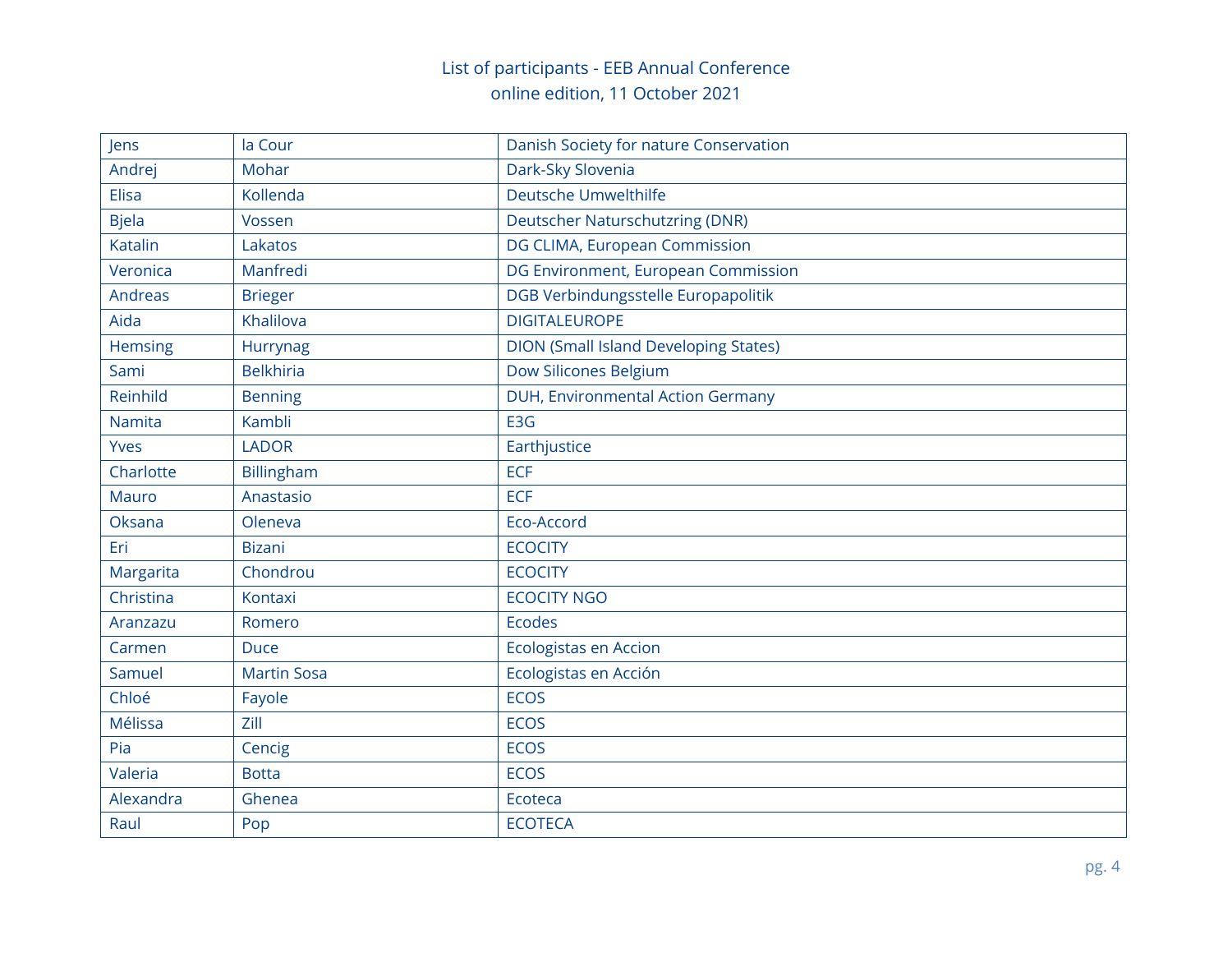| Ilya           | Trombitsky              | Eco-TIRAS                                             |
|----------------|-------------------------|-------------------------------------------------------|
| Alejandro      | <b>Gonzalez Domingo</b> | eco-union                                             |
| Jeremie        | Fosse                   | eco-union                                             |
| Laia           | Segura Cueto            | eco-union                                             |
| <b>Kasia</b>   | <b>Tusiewicz</b>        | <b>EDUCO</b>                                          |
| Joshua         | Schlicht                | <b>EEB European Umweltbuero</b>                       |
| Elizabet       | Somorjai                | Elizabet Somorjai                                     |
| Fotis          | Papoulias               | Elliniki Etaireia                                     |
| Ana            | Rocha                   | ELO - European Landowners' Org.                       |
| Elwira         | Zniniewicz              | Elwira Żniniewicz                                     |
| Maya           | Galimidi                | <b>Empower with Nature</b>                            |
| <b>Elisa</b>   | Vitali                  | <b>Enel Spa</b>                                       |
| Yuriy          | Pochtovyk               | <b>Energy Charter Secretariat</b>                     |
| Enrico         | Rainero                 | <b>Enrico Rainero &amp; Partners Srl</b>              |
| Ronald A.      | Kingham                 | Environment & Development Resource Centre (EDRC)      |
| Ivana          | <b>Milovac</b>          | <b>Environment Engineering Group</b>                  |
| Jana           | Fremming                | <b>Environmental Action Germany</b>                   |
| Aleksandra     | Mladenovic              | Environmental Ambassadors for Sustainable Development |
| Veronika       | Mecnarowská             | <b>ENVIROS</b>                                        |
| Yasen          | Georgiev                | EPi                                                   |
| Olena          | Kravchenko              | EPL                                                   |
| Pal            | Hvistendahl             | <b>ESA</b>                                            |
| Airi           | Vetemaa                 | <b>Estonian Organic Farming Foundation</b>            |
| Kalev          | Sepp                    | <b>Estonian Society for Nature Conservation</b>       |
| <b>Karima</b>  | Hammouche               | ETUDE HAMMOUCHE Avocats à la Cour                     |
| Simona         | <b>Steiner</b>          | EU Umweltbüro                                         |
| <b>Andreas</b> | Aschaber                | <b>EUMA</b>                                           |
| Masha          | Smirnova                | Eurocities                                            |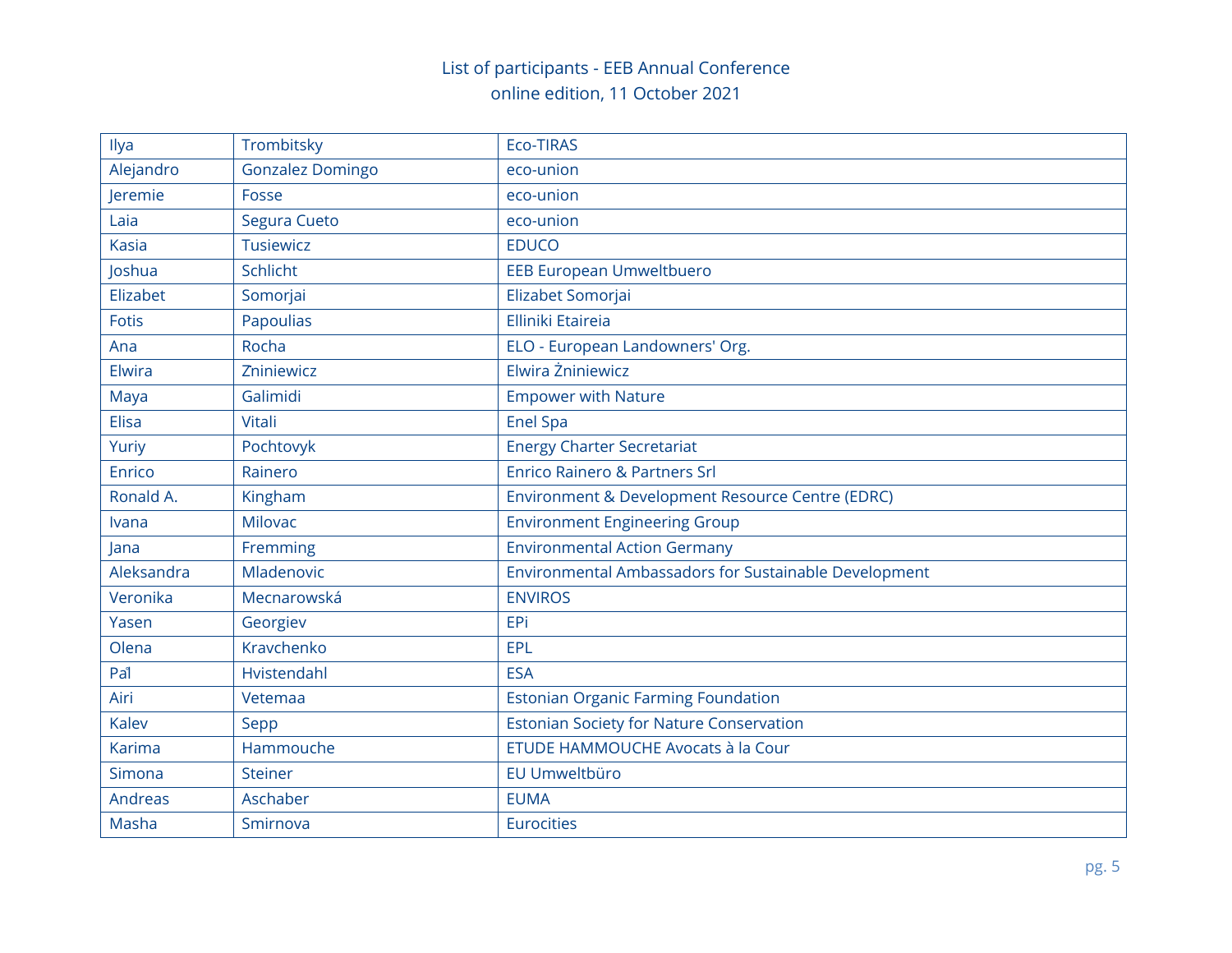| Maria          | Velikova                  | <b>Europe and We Bulgaria</b>               |
|----------------|---------------------------|---------------------------------------------|
| Florian        | <b>Schulze</b>            | European Center for Environmental Medicine  |
| Dagmar         | Croes                     | <b>European Commission</b>                  |
| <b>Thomas</b>  | Arnold                    | <b>European Commission</b>                  |
| Joze           | Roth                      | European Commission - Joint Research Center |
| Aleksandra     | Kolodziejska              | European Environmental Bureau               |
| Alessia        | <b>Biasioli</b>           | European Environmental Bureau               |
| Aliki          | Kriekouki                 | European Environmental Bureau               |
| Andrea         | <b>Gonzalez Rodriguez</b> | European Environmental Bureau               |
| <b>Barbara</b> | Mariani                   | European Environmental Bureau               |
| Bérénice       | <b>Dupeux</b>             | European Environmental Bureau               |
| <b>Blanca</b>  | <b>Morales</b>            | European Environmental Bureau               |
| Caroline       | Heinzel                   | European Environmental Bureau               |
| Celia          | <b>Nyssens</b>            | European Environmental Bureau               |
| <b>Davide</b>  | Sabbadin                  | European Environmental Bureau               |
| <b>Dolores</b> | Romano                    | European Environmental Bureau               |
| Elena          | Lymberidi-Settimo         | European Environmental Bureau               |
| Elena          | <b>Bonfiglio</b>          | European Environmental Bureau               |
| Eline          | <b>Kesti</b>              | European Environmental Bureau               |
| <b>Elise</b>   | Vitali                    | European Environmental Bureau               |
| Emilia         | Samuelsson                | European Environmental Bureau               |
| Eva            | Izquierdo                 | European Environmental Bureau               |
| Frederik       | <b>Hafen</b>              | European Environmental Bureau               |
| Geraldine      | <b>Borja</b>              | European Environmental Bureau               |
| Jai            | krishna                   | European Environmental Bureau               |
| Jean-Pierre    | Schweitzer                | European Environmental Bureau               |
| Julia          | Rosowiecka                | European Environmental Bureau               |
| Katy           | <b>Wiese</b>              | European Environmental Bureau               |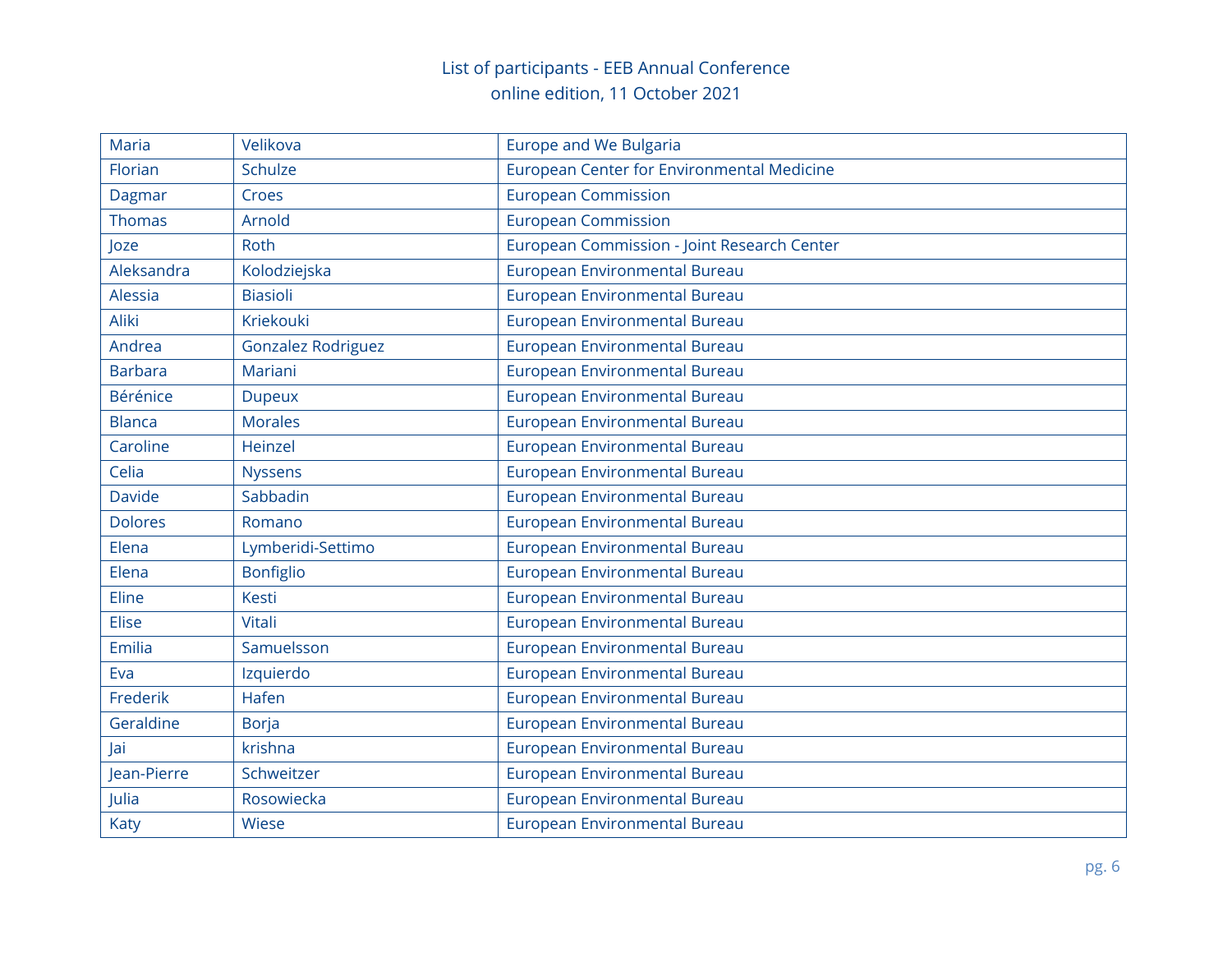| Laura          | <b>Hidlt</b>    | European Environmental Bureau |
|----------------|-----------------|-------------------------------|
| Marguerite     | Culot           | European Environmental Bureau |
| Mary           | <b>Hallaert</b> | European Environmental Bureau |
| <b>Nick</b>    | Meynen          | European Environmental Bureau |
| Patrizia       | Heidegger       | European Environmental Bureau |
| Piotr          | <b>Barczak</b>  | European Environmental Bureau |
| Quentin        | Monsieur        | European Environmental Bureau |
| Rina           | Guadagnini      | European Environmental Bureau |
| Roberta        | Arbinolo        | European Environmental Bureau |
| Sandra         | Cambule         | European Environmental Bureau |
| Sara           | Johansson       | European Environmental Bureau |
| <b>Sergiy</b>  | Moroz           | European Environmental Bureau |
| Sonia          | Goicoechea      | European Environmental Bureau |
| stephane       | arditi          | European Environmental Bureau |
| <b>Tatiana</b> | <b>Santos</b>   | European Environmental Bureau |
| <b>Tessa</b>   | Jansoone        | European Environmental Bureau |
| Charline       | Cheuvart        | European Environmental Bureau |
| Diego          | Marin           | European Environmental Bureau |
| Emily          | Macintosh       | European Environmental Bureau |
| Francesca      | Carlsson        | European Environmental Bureau |
| Gonzalo        | Sanchez         | European Environmental Bureau |
| Isabel         | De Jesus        | European Environmental Bureau |
| JAI            | <b>KRISHNA</b>  | European Environmental Bureau |
| Jean-Luc       | Wietor          | European Environmental Bureau |
| Marie-Amelie   | <b>Brun</b>     | European Environmental Bureau |
| <b>Martina</b> | Miglioranza     | European Environmental Bureau |
| Morgan         | Reille          | European Environmental Bureau |
| Riccardo       | <b>Nigro</b>    | European Environmental Bureau |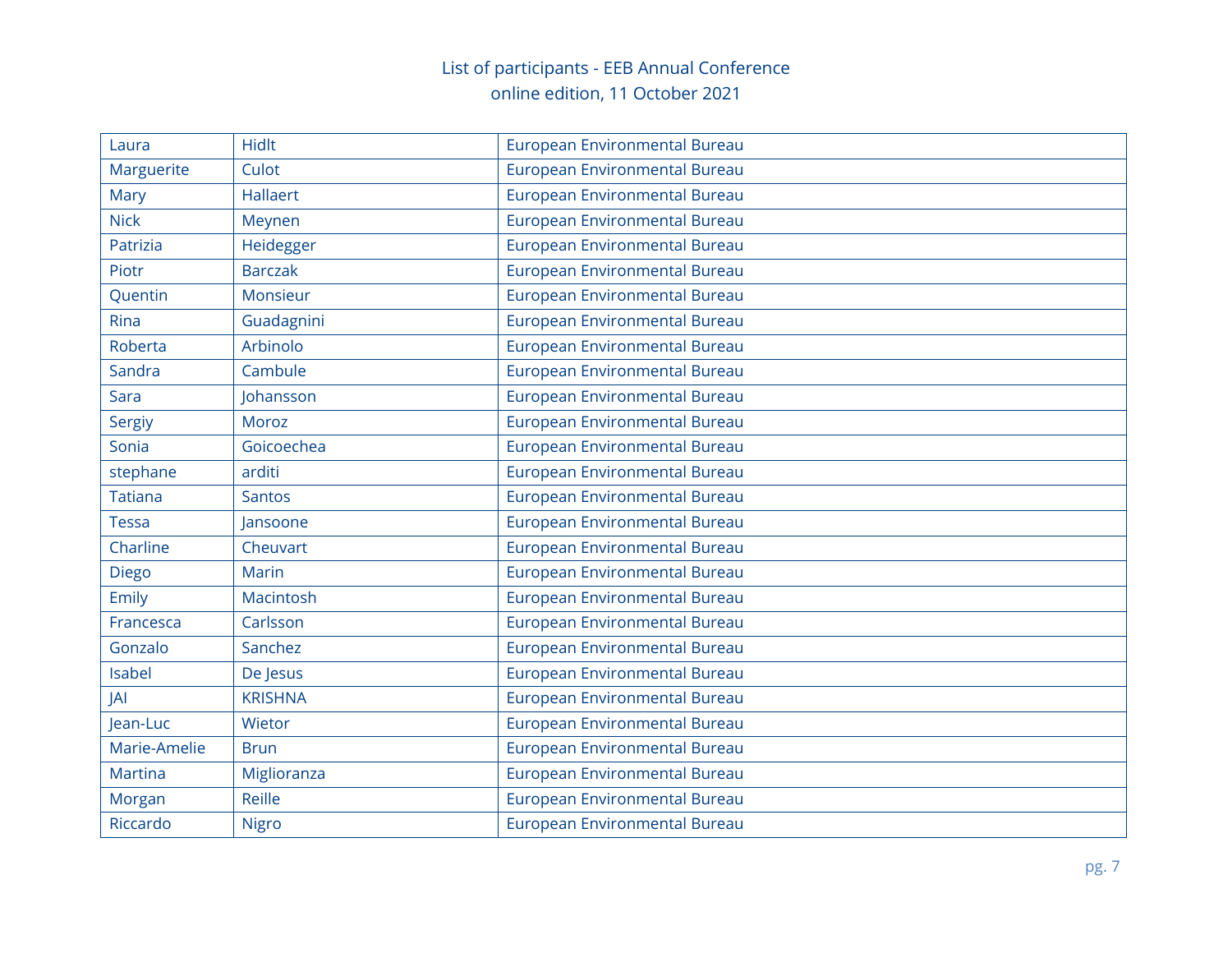| Samuel         | <b>Gregory-Manning</b> | European Environmental Bureau             |
|----------------|------------------------|-------------------------------------------|
| Christian      | Schaible               | European Environmental Bureau             |
| Emma           | Ernsth                 | European Environmental Bureau             |
| Andrew         | Phillips               | <b>European Federation of City Farms</b>  |
| Federico       | Terreni                | European Movement International (EMI)     |
| <b>Bella</b>   | Lysaght                | European parliament                       |
| Jake           | Kanef                  | EU-Umweltbüro                             |
| Katharina      | Konig                  | <b>EVN</b>                                |
| Thea           | Kleinmagd              | Fairphone B.V.                            |
| Els            | <b>Martens</b>         | <b>Federal Administration ENV</b>         |
| Marilyn        | Urrutia                | Federal University of Pampa               |
| Jean-Claude    | <b>Thies</b>           | Fédération Spéléologique Européenne asbl. |
| <b>Mathias</b> | <b>Bonny</b>           | FinancialForce                            |
| Jerome         | Partos                 | <b>FNE</b>                                |
| Margarita      | Verboud                | <b>FNE</b>                                |
| Luc            | <b>Blanchard</b>       | FNE Ile-de-France                         |
| Margot         | Holvoet                | FNE Ile-de-France                         |
| <b>Muriel</b>  | Martin-Dupray          | FNE Ile-de-France                         |
| <b>Marion</b>  | Fourtune               | FNE Midi-Pyrénées                         |
| Zoltan         | Hajdu                  | <b>Focus Eco Center</b>                   |
| Adeline        | <b>Favrel</b>          | <b>France Nature Environnement</b>        |
| Anne           | Lassman-Trappier       | <b>France Nature Environnement</b>        |
| Bénédicte      | Hermelin               | <b>France Nature Environnement</b>        |
| Elodie         | Martinie-Cousty        | <b>France Nature Environnement</b>        |
| Marie-         | Schulz-Vannaxay        | <b>France Nature Environnement</b>        |
| Catherine      |                        |                                           |
| Morgane        | Piederriere            | <b>France Nature Environnement</b>        |
| Pierrette      | Saupin                 | <b>France Nature Environnement</b>        |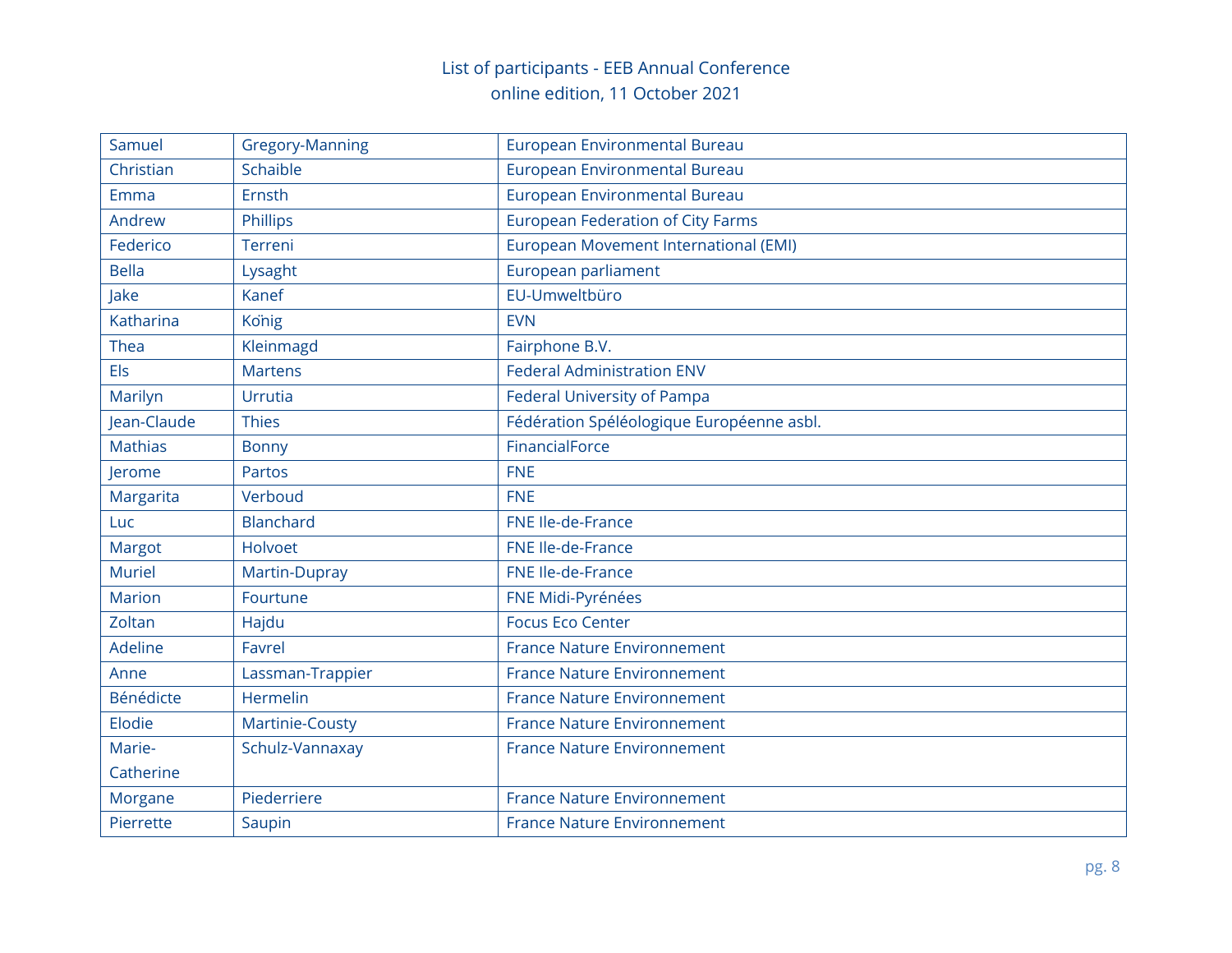| Sylvie         | Platel              | <b>France Nature Environnement</b>                   |
|----------------|---------------------|------------------------------------------------------|
| Lucia          | Ruffato             | free rivers italia                                   |
| Giovanna       | Deppi               | <b>FreeRivers Italia</b>                             |
| Tiphaine       | Aveline             | French ministry of ecological transition             |
| Efrosyni       | Antoniou            | Friends of the Earth Cyprus                          |
| <b>Matteo</b>  | Mascolo             | <b>FSC</b>                                           |
| <b>Mario</b>   | Rodriguez Vargas    | <b>FUNDACION ECOLOGIA Y DESARROLLO</b>               |
| Julia          | <b>Martinez</b>     | Fundacion Nueva Cultura del Agua                     |
| <b>Nuria</b>   | Hernández-Mora      | Fundación Nueva Cultura del Agua                     |
| Siv            | Anestad             | Future in our hands, Norway                          |
| Alexandre      | Pereira             | <b>GEOTA</b>                                         |
| Helder         | Careto              | <b>GEOTA</b>                                         |
| <b>Marlene</b> | <b>Marques</b>      | <b>GEOTA</b>                                         |
| Flavia         | Maragno             | GeSI                                                 |
| Kety           | Gujaraidze          | <b>Green Altertnative</b>                            |
| Selina         | Vancane             | <b>Green Liberty</b>                                 |
| <b>Michael</b> | <b>Bender</b>       | <b>GRÜNE LIGA</b>                                    |
| Ronan          | Groussier           | Halte à l'obsolescence programmée - HOP              |
| Anne           | <b>Stauffer</b>     | Health and Environment Alliance (HEAL)               |
| Olga           | Speranskaya         | Health and Environment Justice Support               |
| virginia       | villanueva calderon | Heymo Ingenieria                                     |
| <b>Felicia</b> | <b>Mester</b>       | <b>Hydrogen Europe</b>                               |
| Ingeborg       | Niestroy            | IASS - Institute for Advanced Sustainability Studies |
| Nicolina       | Kirby               | <b>IASS Potsdam</b>                                  |
| Julie          | <b>Van Damme</b>    | <b>IEW</b>                                           |
| Daniela        | Micanovic           | <b>IFLA Europe</b>                                   |
| Emily          | <b>Bankert</b>      | <b>IIIEE Lund</b>                                    |
| Toni           | Vidan               | independent                                          |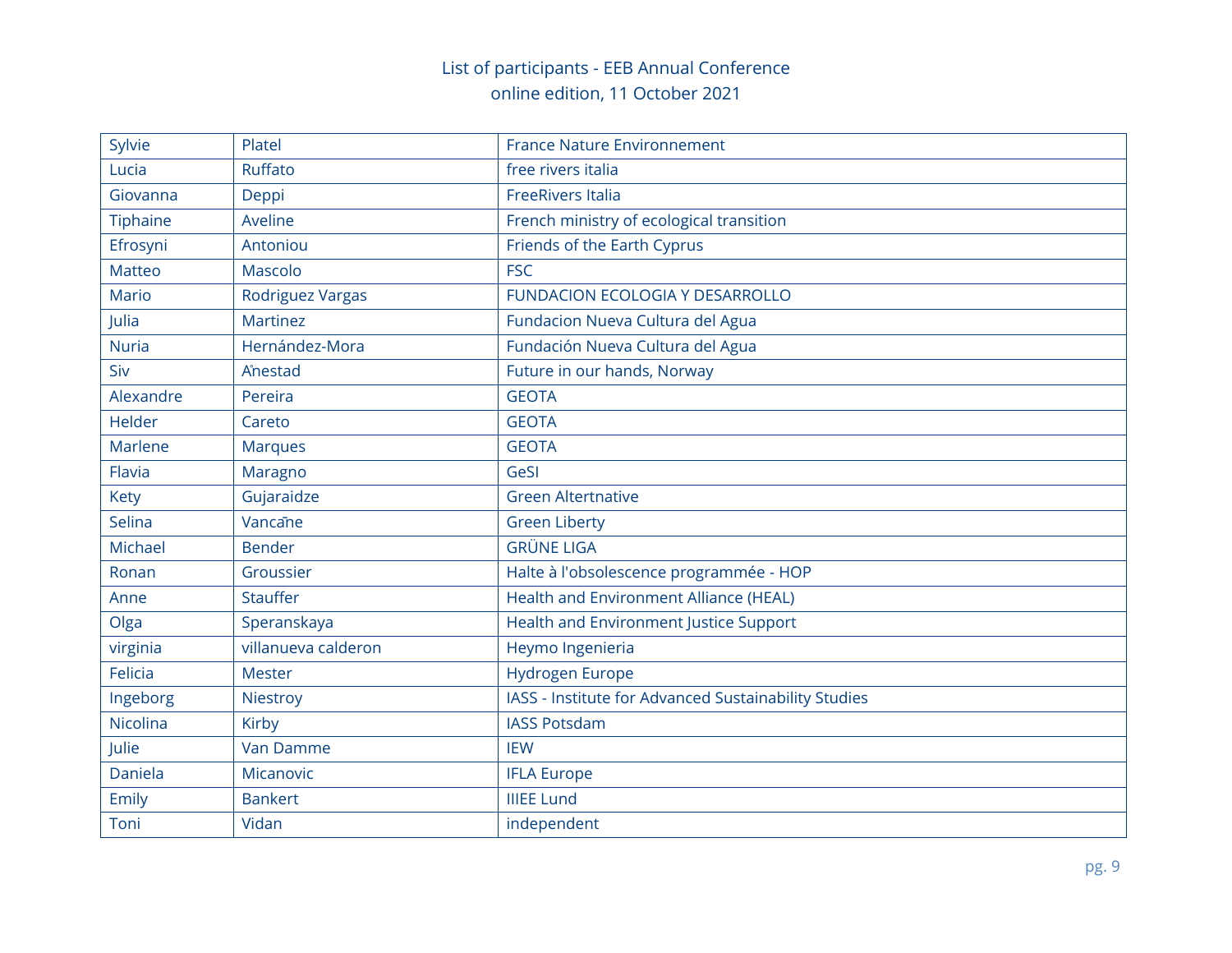| Francesco    | Montagnani        | Innovabridge                                                    |
|--------------|-------------------|-----------------------------------------------------------------|
| Dalena       | White             | <b>International Wool Textile Organisation</b>                  |
| Ferdinando   | Didonna           | <b>ITALIAN SPELEOLOGICAL SOCIETY SSI</b>                        |
| Catherine    | Fayet             | <b>IUCN</b>                                                     |
| Chantal      | van Ham           | <b>IUCN European Regional Office</b>                            |
| Vitalija     | Povilaityte-Petri | Jardins Santé à Bruxelles                                       |
| Valentina    | Weiskopf          | job search                                                      |
| Erika        | Kimball           | Kimball Sustainable Healthcare                                  |
| Vasilina     | Chernysheva       | <b>Lake Baikal Foundation</b>                                   |
| Theo         | Vogelzang         | LandschappenNL                                                  |
| Andrejs      | <b>Briedis</b>    | <b>Latvian Fund for Nature</b>                                  |
| Inga         | Racinska          | <b>Latvian Fund for Nature</b>                                  |
| léa          | polus             | law school                                                      |
| <b>Mauro</b> | Albrizio          | Legambiente                                                     |
| Kadi         | <b>Kenk</b>       | Let's Do It Foundation                                          |
| Susan        | Shaw              | <b>Living Law</b>                                               |
| Pawel        | Wojciechowski     | Locus.edu.pl                                                    |
| Edyta        | Andrysewicz       | <b>Masterpress</b>                                              |
| Christoph    | Soukup            | materialkreislauf. Studio für Material- und Kreislaufwirtschaft |
| Valerie      | Rampi             | MedTech Europe                                                  |
| Maud         | Farcouli          | Ministère de la Transition Ecologique                           |
| elisabeth    | freytag-rigler    | ministry for climate protection, austria                        |
| Sammy        | <b>Drissi</b>     | Ministry for the ecological transition                          |
| Gabriela     | Rihova            | ministry of environment                                         |
| Dominic      | Kusi              | Ministry of Foreign Affairs of Liberia                          |
| <b>Haris</b> | Paliogiannis      | MIO-ECSDE                                                       |
| Johan        | Swahn             | MKG, Swedish NGO Office for Nuclear Waste Review                |
| Danae        | Orellana          | MMA (environmental ministry)                                    |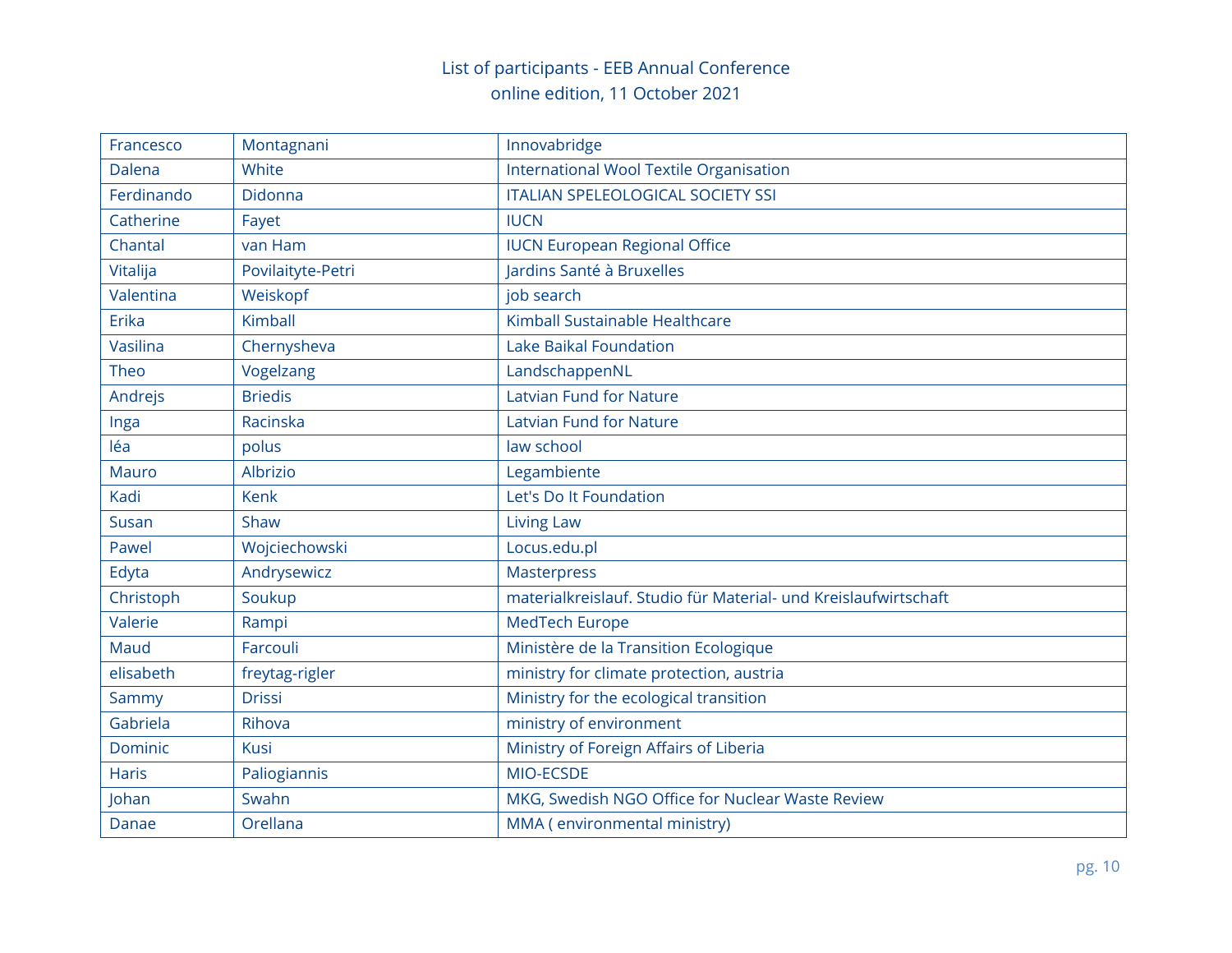| fabien        | Pérouze                | <b>MTE</b>                                      |
|---------------|------------------------|-------------------------------------------------|
| Paul          | <b>Portais</b>         | <b>MTE</b>                                      |
| Sara          | Radomirovic            | N/A                                             |
| Philippe      | <b>Micheaux Naudet</b> | N/A                                             |
| Ryhor         | Fiodarau               | N/A                                             |
| Pia           | Raker                  | <b>Nabu</b>                                     |
| Raphael       | Weyland                | <b>NABU</b>                                     |
| <b>Hubert</b> | Theuma                 | Nature Trust - FEE Malta                        |
| Manfred       | Pils                   | Naturefriends International                     |
| markus        | Ehrenpaar              | naturschutzbund steiermark                      |
| Jonna         | Wiklund                | Naturskyddsföreningen                           |
| <b>Steven</b> | Verdonck               | <b>Natuurpunt VZW</b>                           |
| <b>Beulah</b> | Oldham                 | <b>New Direction Health Care Solutions</b>      |
| Jacek         | Schindler              | New Idea Association                            |
| <b>Stella</b> | Wittmann               | <b>NGO Plastic Planet Austria</b>               |
| Lara          | Cioni                  | <b>NILU</b>                                     |
| <b>Trude</b>  | Ertresvag              | Norwegian Hospital Procurement Trust            |
| Christiana    | <b>Mauro</b>           | <b>Nuclear Transparency Watch</b>               |
| Fabio         | Stevanato              | <b>Nyokee</b>                                   |
| <b>Tricia</b> | Pacifico               | NZ Ministry of Foreign Affairs                  |
| Fabio         | Siniscalchi            | <b>OCEANUS</b>                                  |
| <b>Mike</b>   | Walker                 | odcommunications.com                            |
| Robin         | <b>Memelink</b>        | Oekopol                                         |
| <b>Naik</b>   | Faucon                 | OFB. French Biodiversity Agency                 |
| <b>ANNE</b>   | Jonlet                 | Ordre des barreaux francophones et germanophone |
| <b>Marek</b>  | <b>Szilvasi</b>        | <b>OSF</b>                                      |
| Natalija      | Vojno                  | <b>Our Future First</b>                         |
| Maria         | Witmer                 | PBL Netherlands Environmental Assessment Agency |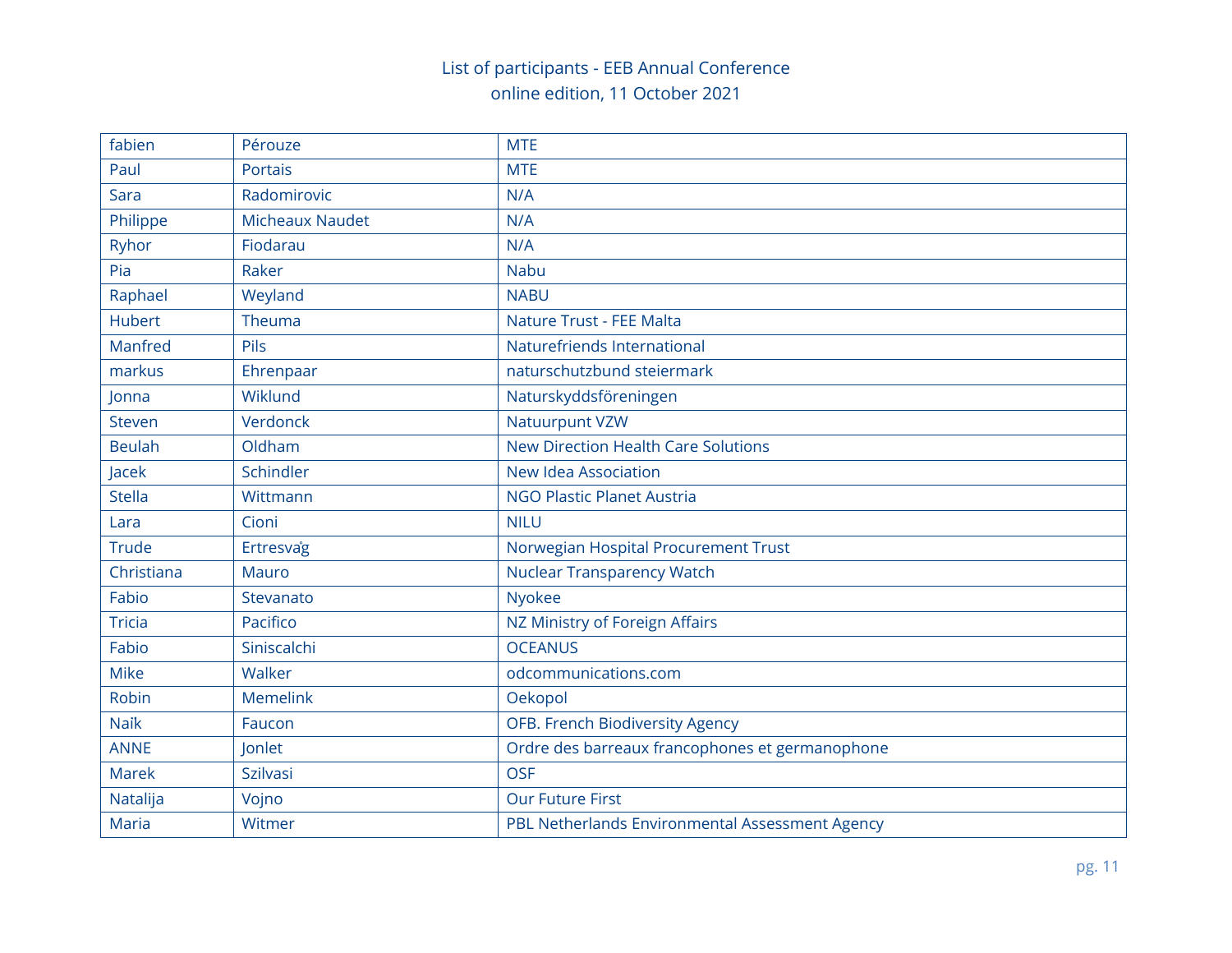| Katarina         | Dahlman          | Permanent Representation of Finland to the EU                                |
|------------------|------------------|------------------------------------------------------------------------------|
| Alba             | Granados         | <b>PI</b>                                                                    |
| Anna             | van der Vliet    | <b>Plastic Soup Foundation</b>                                               |
| <b>Bentelise</b> | Kraaijeveld      | <b>Plastic Soup Foundation</b>                                               |
| Agnieszka        | Borzyszkowska    | <b>Polish Ecological Club</b>                                                |
| Maria            | Weber            | Polish Ecological Club Pomeranian Branch                                     |
| Malgorzata       | Geca             | <b>Polish Zero Waste Association</b>                                         |
| Leonie           | Cater            | Politico                                                                     |
| Patrycja         | Kita             | Polskie Stowarzyszenie Zero Waste                                            |
| Urszula          | Sokolowska       | Pomorskie EU Regional Office                                                 |
| Andrew           | Howard           | <b>Population Matters</b>                                                    |
| Rahuldeep        | Singh            | Postgraduate Institute of Medical Education and Research (PGIMER)            |
| Weronika         | Szymańska        | Pro-Terra Foundation Ecological Education Center for Sustainable Development |
| <b>Isaac</b>     | Caiger-Smith     | Public Strategy for Sustainable Development                                  |
| Paula            | Silva            | <b>QUERCUS - National Association for Nature Conservation</b>                |
| <b>Marta</b>     | Leandro          | <b>Ouercus-ANCN</b>                                                          |
| Jessica          | <b>Brunnberg</b> | Regeringskansliet                                                            |
| Andriy           | Andrusevych      | Resource & Analysis Center "Society and Environment"                         |
| Peter            | Kristensen       | Retired from European Environment Agency                                     |
| Mathieu          | Rama             | <b>RREUSE</b>                                                                |
| Isobel           | Mercer           | <b>RSPB</b>                                                                  |
| <b>Steffen</b>   | Vangerow         | Runder Tisch Reparatur e.V.                                                  |
| <b>Mathias</b>   | Charles          | Sciences po                                                                  |
| Deborah          | Long             | <b>Scottish Environment LINK</b>                                             |
| Lloyd            | <b>Austin</b>    | <b>Scottish Environment LINK</b>                                             |
| Sarah            | Franklyn         | <b>SDG Watch Europe</b>                                                      |
| Frédérique       | <b>MONGODIN</b>  | <b>SEAS AT RISK</b>                                                          |
| Lucy             | Gilliam          | Seas at risk                                                                 |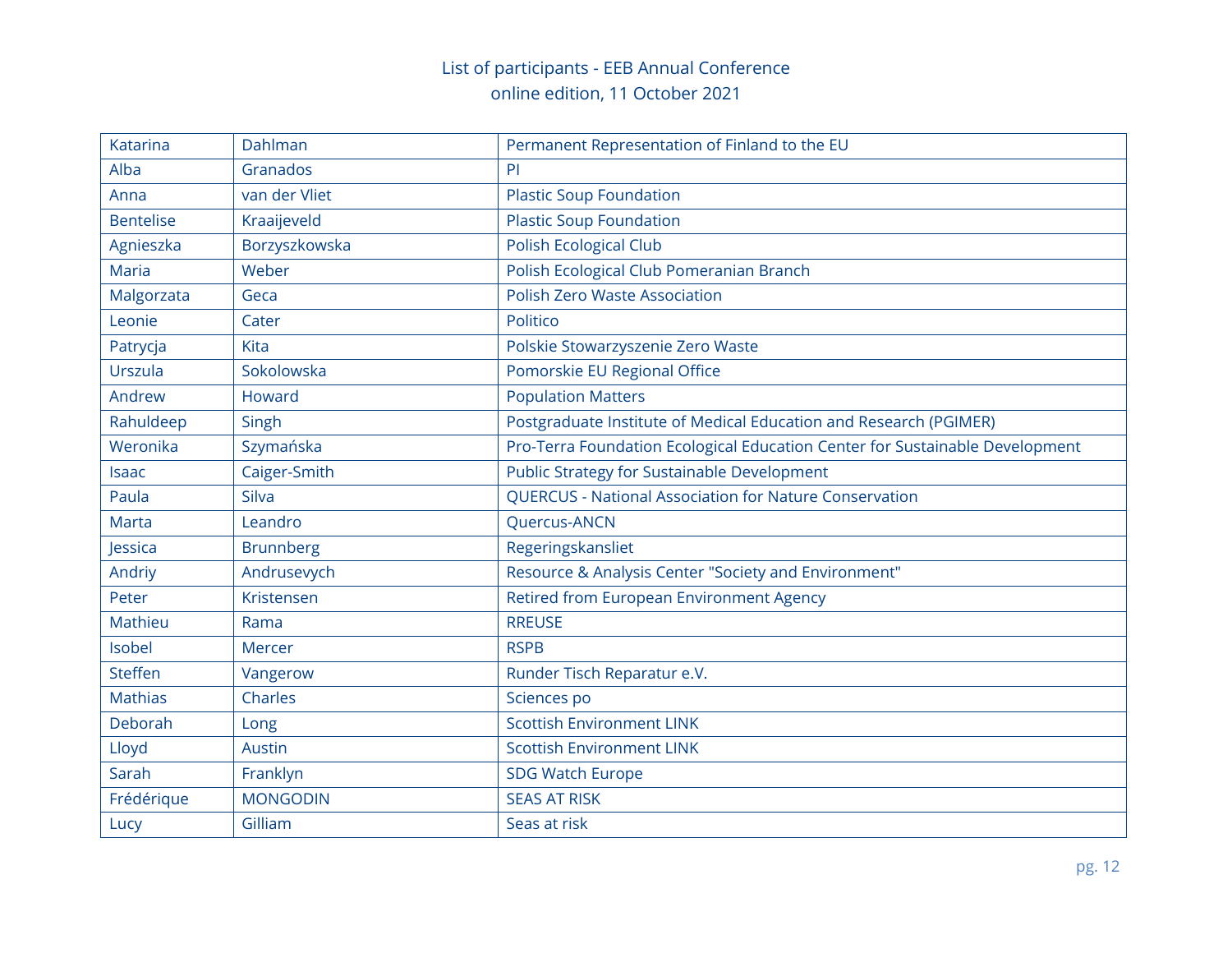| <b>Tobias</b>   | Troll          | <b>Seas At Risk</b>                                       |
|-----------------|----------------|-----------------------------------------------------------|
| Claudia         | Leonini        | Self                                                      |
| colleen         | galbraith      | Self                                                      |
| Sabine          | Sebastian      | Self employed                                             |
| Yasuyuki        | Cho            | self-employed                                             |
| Crystalie       | <b>Bourcha</b> | SEV Business Council for Sustainable Development          |
| Jiri            | <b>Dlouhy</b>  | Society for Sustainable Living                            |
| Pavel           | <b>Sremer</b>  | Society for Sustainable Living Czech Republic             |
| Alexander       | Fyodorov       | Socio-Ecological Union                                    |
| Aleksandra      | Zujic          | <b>SREDINA - Association of citiznes</b>                  |
| Teodora         | Petkovic       | <b>SREDINA citizens' association</b>                      |
| Paula           | Andersson      | <b>SSNC</b>                                               |
| Jan             | Cortvriend     | <b>StRaten Generaal</b>                                   |
| Charlotta       | Rodhe          | <b>Swe MFA</b>                                            |
| <b>Therese</b>  | Ehrnsten       | <b>Swedish Society for Nature Conservation</b>            |
| Tiina           | <b>Elvisto</b> | Tallinn University, School of Natural Sciences and Health |
| Lefkios         | Sergides       | Terra Cypria The Cyprus Conservation Foundation           |
| Axel            | Jansen         | The European Consumer Organisation                        |
| Pim             | <b>Bendt</b>   | The Swedish Sociry for Nature Conservation                |
| Agata           | Gurzawska      | <b>Trilateral Research</b>                                |
| David           | Wright         | <b>Trilateral Research</b>                                |
| Zuzanna         | Warso          | <b>Trilateral Research</b>                                |
| Ivana           | Krstulovic     | Udruga za prirodu, okoliš i održivi razvoj Sunce          |
| Dominique       | Lazarski       | <b>UECNA</b>                                              |
| Janyl           | Moldalieva     | <b>UNEP</b>                                               |
| <b>Viktoria</b> | Otte           | <b>UNEP</b>                                               |
| Maelle          | Labomme        | Université de Rennes 1                                    |
| <b>Melike</b>   | <b>Ozen</b>    | Université Libre de Bruxelles                             |